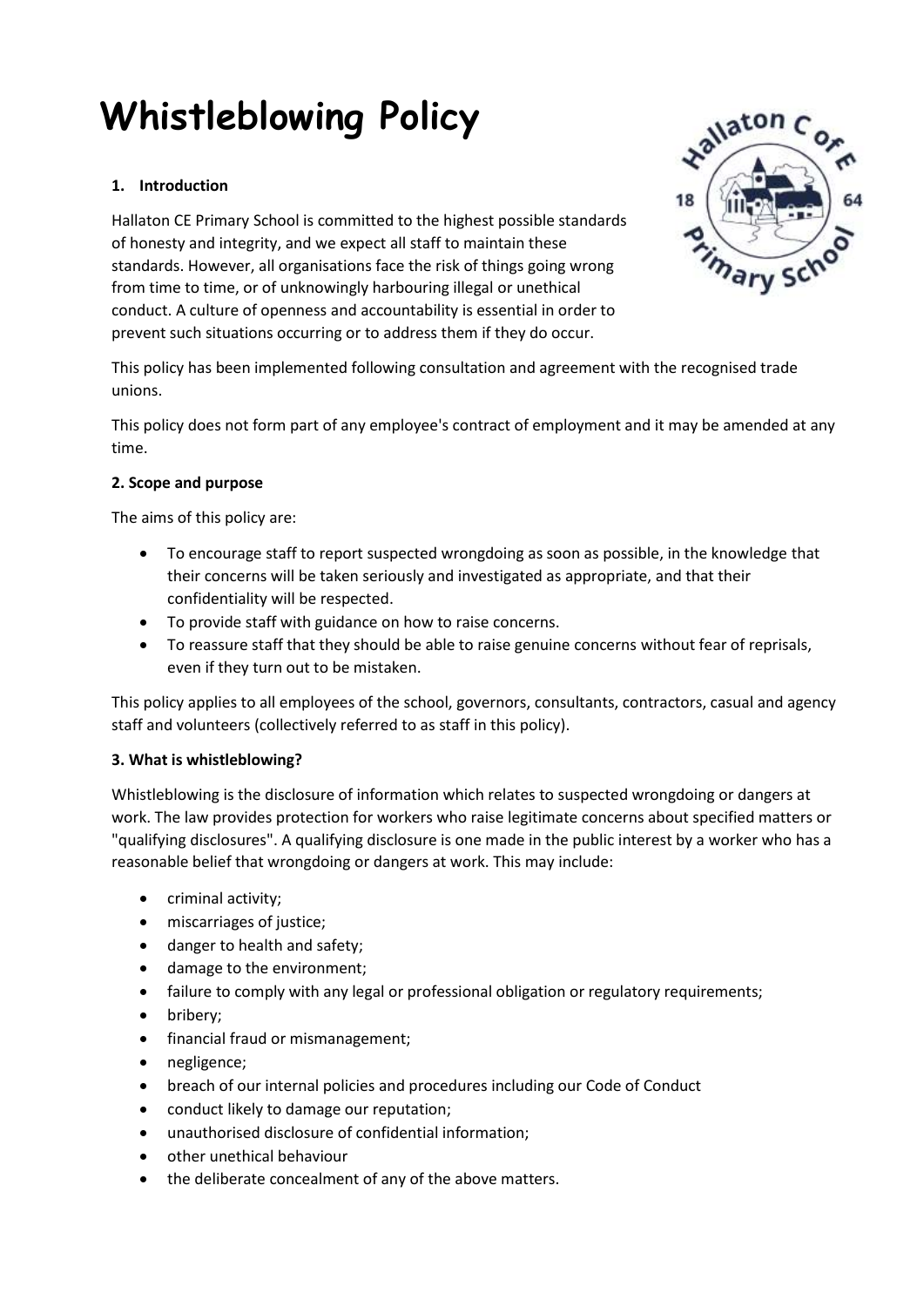A whistleblower is a person who raises a genuine concern relating to any of the above. If you have any genuine concerns related to suspected wrongdoing or danger affecting any of our activities (a whistleblowing concern) you should report it under this policy.

This policy should not be used for complaints relating to your own personal circumstances, such as the way you have been treated at work. In those cases, you should use the Grievance Procedure.

If you are uncertain whether something is within the scope of this policy you should seek advice from the Head or Chair of Governors.

If your concern is in relation to safeguarding and the welfare of students at the school, you should consider whether the matter is better raised under the child protection policy and in accordance with the arrangements for reporting such concerns, i.e. via the designated safeguarding lead, although the principles set out in the is policy may still apply.

### **4. Raising a whistleblowing concern**

We hope that you will be able to raise any concerns with your Headteacher. You may tell them in person or put the matter in writing if you prefer. They may be able to agree a way of resolving your concern quickly and effectively.

However, where the matter is more serious, or you feel that your Headteacher has not addressed your concern, or you prefer not to raise it with them for any reason, or they are the subject of the complaint, then you can raise the matter with:

- The Chair of Governors.
- Local authority
- Outside body (Care Quality Commission, Ofsted, your professional regulator, the Audit Commission) Public Concern at Work will be able to advise you on such an option if you wish.

Contact details are set out at the end of this policy.

We will arrange a meeting with you as soon as possible to discuss your concern. You may bring a colleague or union representative to any meetings under this policy. Your companion must respect the confidentiality of your disclosure and any subsequent investigation.

We will take down a written summary of your concern and provide you with a copy after the meeting. We will also aim to give you an indication of how we propose to deal with the matter.

#### **5. Confidentiality**

We hope that staff will feel able to voice whistleblowing concerns openly under this policy. However, if you want to raise your concern confidentially, we will make every effort to keep your identity secret. If it is necessary for anyone investigating your concern to know your identity, we will discuss this with you.

We do not encourage staff to make disclosures anonymously. Proper investigation may be more difficult or impossible if we cannot obtain further information from you. It is also more difficult to establish whether any allegations are credible.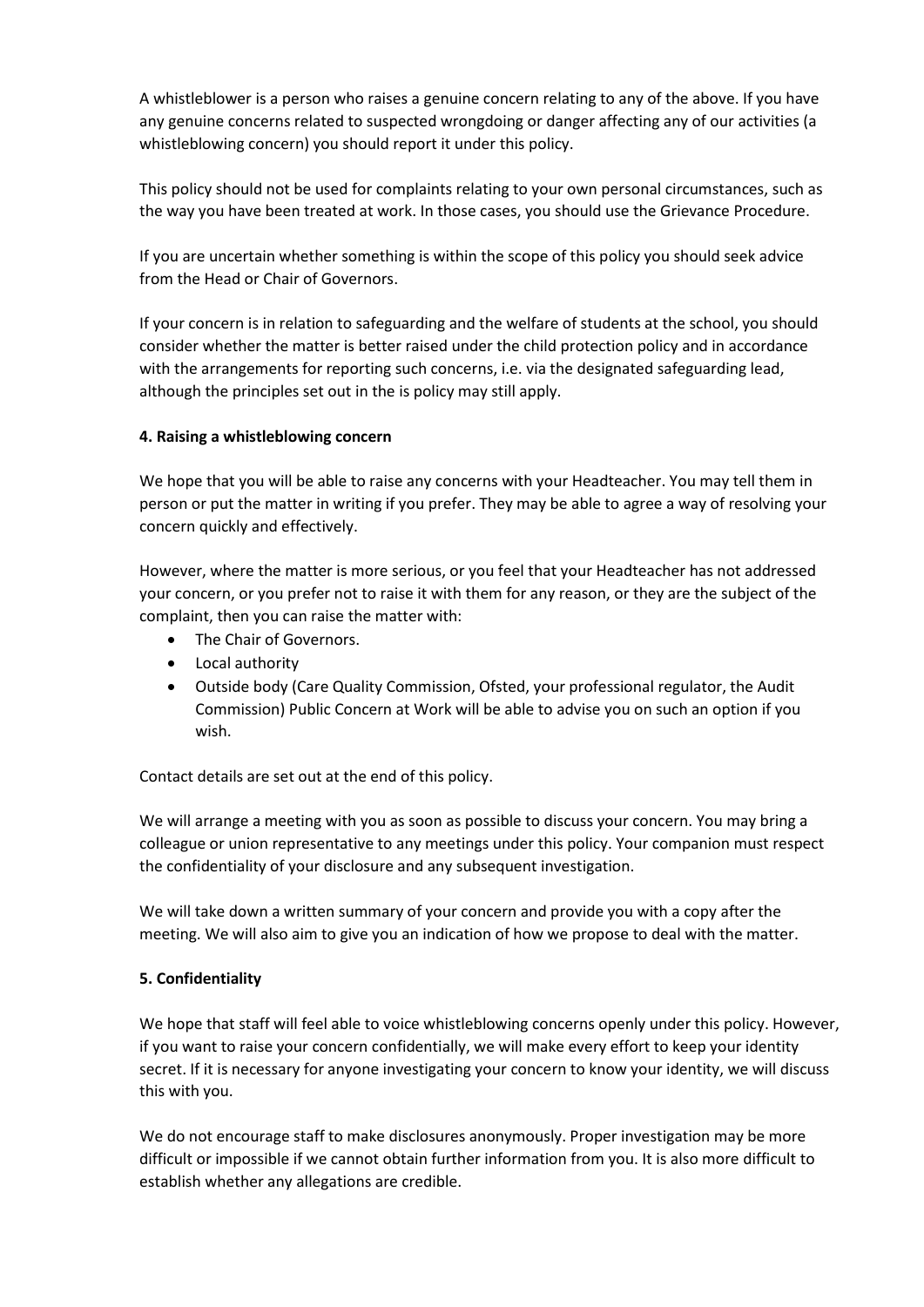Whistleblowers who are concerned about possible reprisals if their identity is revealed should come forward to one of the other contact points listed in paragraph 4.2 and appropriate measures can then be taken to preserve confidentiality. If you are in any doubt you can seek advice from Public Concern at Work, the independent whistleblowing charity, who offers a confidential helpline. Their contact details are given at the end of this policy.

Where we receive anonymous complaints we will make a determination about whether to investigate based on:

- the seriousness of the issue raised
- the credibility of the concern; and
- the likelihood of confirming the allegation from other sources

We will keep a central record of disclosures made under the Whistleblowing policy.

We will comply with data protection requirements in terms of any records made and kept.

### **6. External disclosures**

The aim of this policy is to provide an internal mechanism for reporting, investigating and remedying any wrongdoing in the workplace. In most cases you should not find it necessary to alert anyone externally.

The law recognises that in some circumstances it may be appropriate for you to report your concerns to an external body such as a regulator. It will very rarely if ever be appropriate to alert the media. We strongly encourage you to seek advice before reporting a concern to anyone external. Public Concern at Work holds a list of prescribed regulators for reporting certain types of concern. Their contact details are at the end of this policy. Alternatively the list is available from the Department for Business, Energy & Industrial Strategy1.

Whistleblowing concerns usually relate to the conduct of our staff, but they may sometimes relate to the actions of a third party, such as a contractor, supplier or service provider. The law allows you to raise a concern with a third party, where you reasonably believe it relates mainly to their actions or something that is legally their responsibility. However, we encourage you to report such concerns internally first. You should contact your line manager or one of the other individuals set out in paragraph 4.2 for guidance.

## **7. Investigation and outcome**

Once you have raised a concern, we will carry out an initial assessment to determine the scope of any investigation. We will inform you of the outcome of our assessment. You may be required to attend additional meetings in order to provide further information.

In some cases we may appoint an investigator or team of investigators including staff with relevant experience of investigations or specialist knowledge of the subject matter. The investigator(s) will collate findings on the matter and may make recommendations for change to enable us to minimise the risk of future wrongdoing. This will be sent to the Headteacher and/or Chair of Governors for actioning.

We will aim to keep you informed of the progress of the investigation, its likely timescale and outcome. However, sometimes the need for confidentiality may prevent us giving you specific